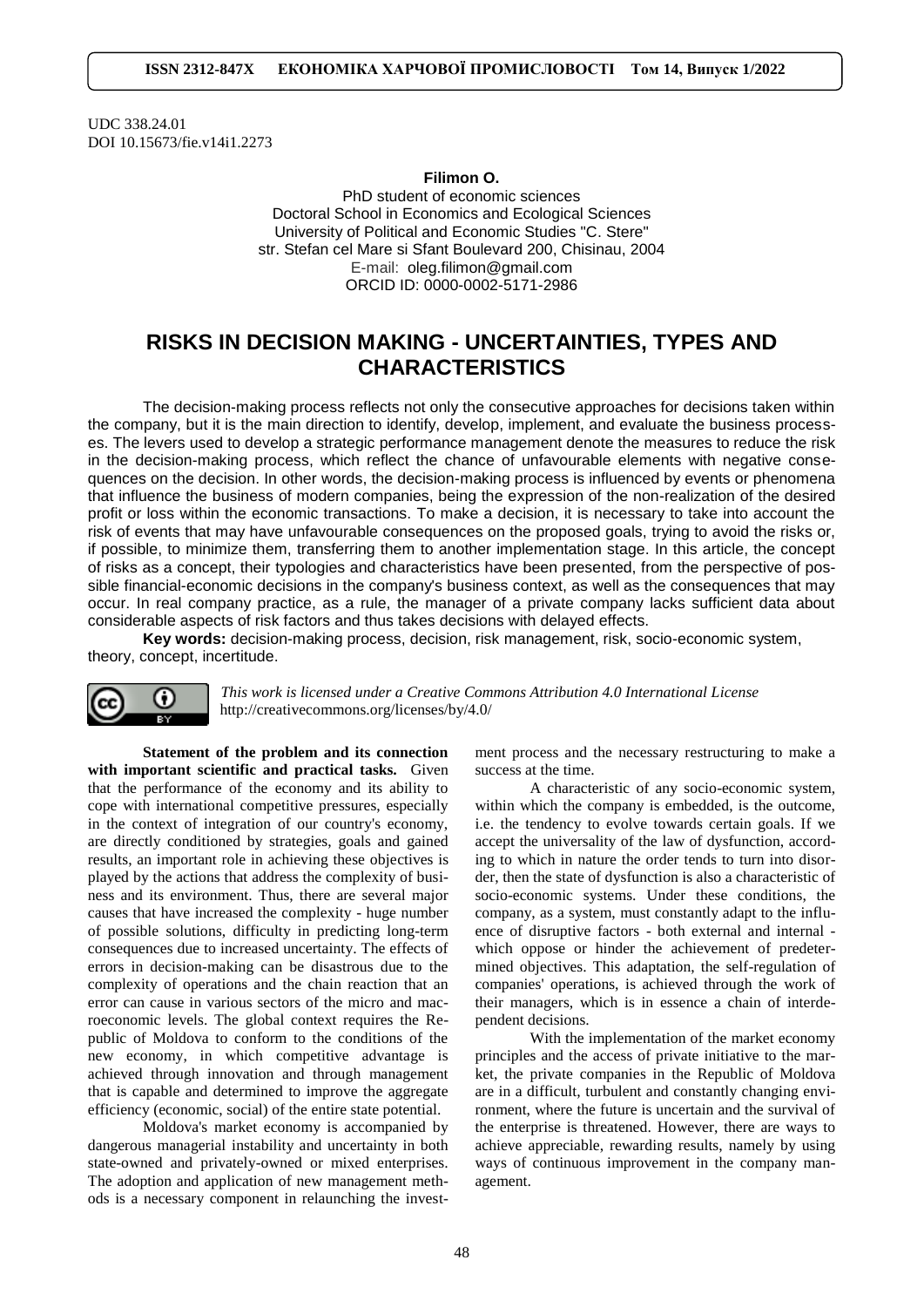**The analysis of the latest publications on the problem.** The essence of this research, in our opinion, lies in highlighting the multiple problems that are specific to the field of risk-related policy, concerning the need to identify priority directions and solve them in order to strengthen a functional and efficient system. To promote and implement appropriate policies, as well as the necessity to strengthen new strategic objectives in this field, which will make it more efficient in the future by increasing the volume of investments, being the point of reference for the long-term implementation of constant and sustainable economic growth. For a deeper knowledge of the objectives of the research, the authors' opinions were examined: Smith A., Von Neumann J., Modigliani F., Savage L., Edgar P., Franc J. and others which allowed the author to divide the research into two components: *Uncertainty and risk concepts* and *Typology and characteristics of risks.*

**Forming of the aims of the research.** The research carried out within the framework of this multifactorial analysis of the impact consequences on the socioeconomic development of the risk management, scientifically argues the ways to solve them by highlighting the appropriate policies to develop modern companies.

The implementation of the proposed conceptual policies will contribute to remove the misunderstanding about the importance of the decisions taken as the most important factor of a private company management.

**Giving an account of the main results and their substantiation.** *I.Uncertainty and risk concepts.* Important factors for economic and financial activity are uncertainty and risk, which have an objective character because of the influence of external factors. The study of the economic operators' behaviour when faced with risk and uncertainty issues is of permanent interest and a new element of human behaviour and evolution, both from a theoretical and directly applied perspective, and a few recent events created a major interest in the field of risk management. In particular, two elements have marked this evolution: the first concerns developments in financial technologies, focusing on financial asset pricing models, extending to the assessment of financial derivatives, and the second concerns the growing demand for new financial products, especially the so-called "unusual" ones, following a general trend for growth in financial markets and the increasing complexity of the global financial system. These forces, coupled with a series of relatively recent financial uncertainties - like events that have affected companies and financial institutions such as Orange Country, Gibson Greetings, Metallgesellschaft, Procter & Gamble and Barings Securities - have provided a more than sufficient motivation for the unprecedented development of a true risk management "industry" [1].

In the general field of finance, and related fields of investment, there are many experts who believe that the business of modern companies has become increasingly dangerous, both for individuals whose wealth is exposed to the fluctuating evolution of the financial markets, and for companies whose cash flows seem increasingly dependent on variables that are difficult to predict.

The decision to invest, whether in real assets or

in financial assets, whether domestic or international, is part of the complex category of economic actions, it must take into account the risk to which the investor is exposed. Regardless its object or nature, investing always means to take risks in the expectation of a return. The risk aversion of economic operators, on which all modern fundamental financial theories are based, implies a clear link between the risks size and the size of the returns associated with an investment: the higher the risks an investor takes, the higher will be the expected return. Thus, each investor tries to obtain the highest level of return for a given assumed risk or to bear the lowest possible risk in order to obtain a given return.

In real life, most financial assets are held by individual and institutional investors in portfolios, in effect "commingling" different assets. The legitimate question that arises is why this happens: is it more profitable to hold a portfolio rather than an individual asset in terms of the risk-return ratio? The answer is clearly yes, and the scientific argument for this answer has been the subject of one of the most dynamic branches of the financial theory.

What an investor achieves by holding a portfolio of financial or real assets is known as diversification. The Wordsworth Concise English Dictionary" gives the following definition for diversification: "make investments in different types of financial assets in order to reduce the risk of loss".[2] Also in the "Dictionary of Finance and Investment Terms", we find the following definition of diversification: "the dissipation of risk by holding assets as a result of making many different types of investments - buying stocks, bonds, money market instruments, precious metals", for example, in several economic sectors, or in an investment fund."[3] In other words, the risk borne by an investor can be reduced through diversification if the portfolio includes financial assets that are influenced in their earnings performance by different specific risk factors. In an efficiently diversified portfolio, the variation in earnings (by which we measure the risk) is smaller and therefore the risk is also smaller in magnitude. This smaller variation in the returns of an investment portfolio compared to the variation in the returns of the individual components of the portfolio is called the portfolio effect [4].

In their work "Economics", Dornbusch, Begg and Fischer state, quoting Benjamin Franklin, that there are only two things certain in the world we live in: death and taxes, but they also involve a certain degree of risk, in the sense that no one knows when he will die and no one knows how high are the taxes he will have to pay.[5] Any action we take in the present has no future outcome that is perfectly certain, or certain. We say, under these circumstances, that this outcome is uncertain or risky. However, a differentiation between the concept of risk and the concept of uncertainty first appears in Frank Knight's 1921 work on the causes of profits.[6] He explains the meaning of uncertainty as radically distinct from risk. The term of risk, whose use in the current language is at least used carelessly by Knight, covers only the cases that can be quantified, while the term uncertainty is associated with unquantifiable situations. The quantitative assessment of the situations considered to be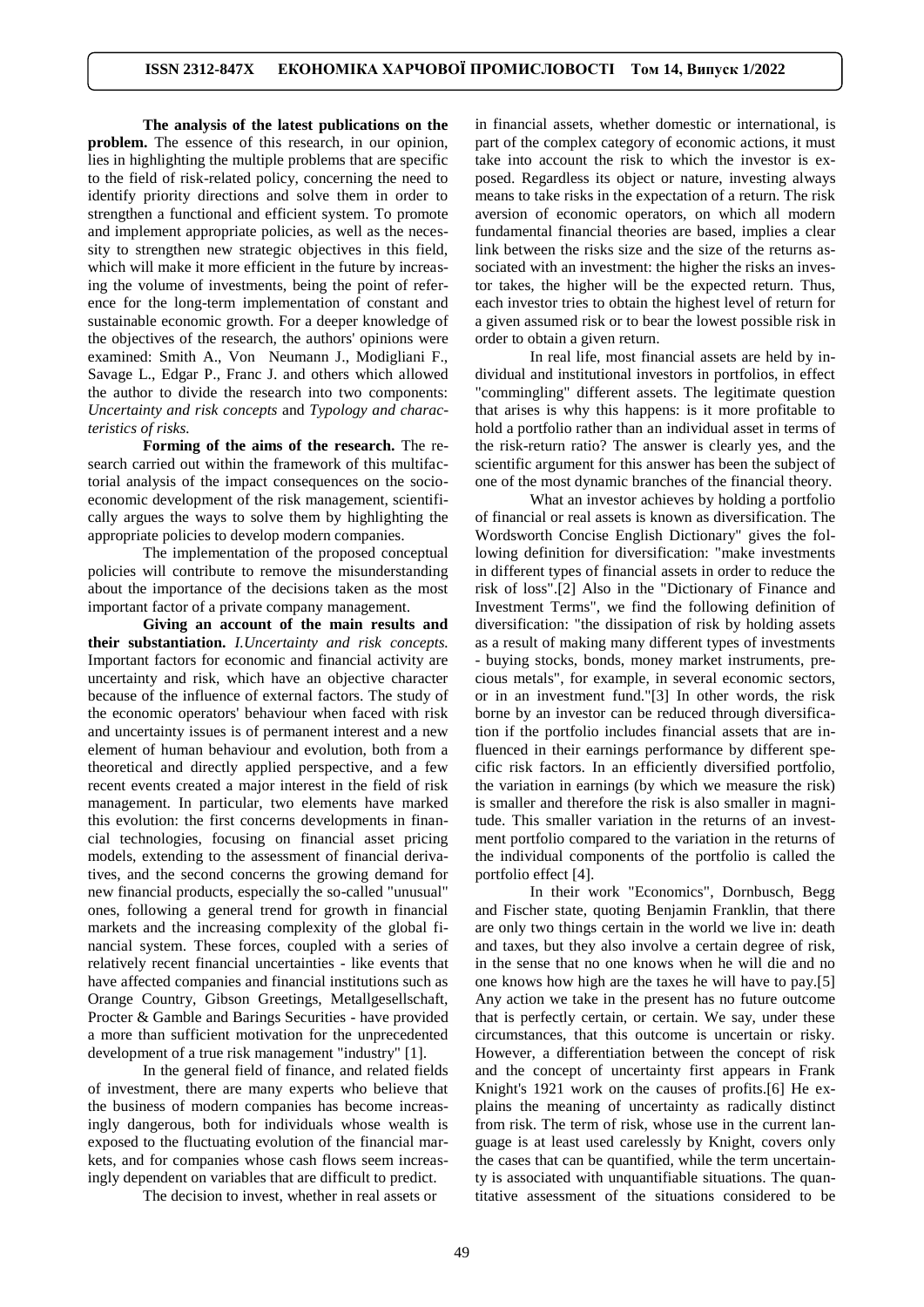described by the concept of risk is linked to the use of probabilities or chances of occurrence of various events. Uncertainty refers to situations where the decision-maker does not know, or can't determine with any degree of rigour, the probability of various possible outcomes. We assume that the worst forms of uncertainty are presented by the outcomes that occur as a result of events that have not even been considered.

We emphasise that the risk can be both a threat – i.e. the negative acceptance of risk - and an opportunity. There is no doubt that the concept of 'risk' is fundamentally only a negative one. The traditional definitions of risk, found mainly in dictionaries, also highlight this aspect. However, the more recent definitions show that the understanding of risk as an opportunity is beginning to gain ground, and this has clear implications for risk management as well.[7] During December 2000, the Project Management Institute published a guide that defined the risk in this context: "Project risk is an uncertain event or condition that, if it occurs, has a positive or negative effect on the project objectives. The project risk includes both threats to the project objectives and opportunities to improve those objectives."

It is interesting to note that over the years there has been much criticism of those who have benefited from the risk-taking. A relevant example is illustrated by the attitude that Adam Smith took, in his work "Wealth of Nations", towards the practices of his time of storing corn in the hope of later reselling it at a higher price than buying it, and of arbitraging the price differences for corn in different towns. Adam Smith notes that "the popular fear for storage and price arbitrage may be compared to the suspicion of a miracle. Thus, the miracle performers accused of this crime are no guiltier of the practices they are accused of than those accused of the corn storage and price arbitrage"[8].

Understanding the risk as the possibility of an actual outcome to be different from the expected one, the financial theory considers the economic operators as willing to take risks in the hope of obtaining a reward, materialized as a profit. There are, however, situations where risk-taking does not bring with it the possibility to obtain this reward. From this perspective, two broad types of risk can be identified: Risks those private companies take because they incorporate the possibility of a reward. These occur in the case of investment decisions, gambling, or speculative stock market actions; Risks that do not bring with them the perspective of obtaining a gain, but only that of a loss.

This category includes those risks for which no one compensates us - the "chance" of having a car accident, being robbed, or fighting a fire, and they are also called "pure risks". In this paper, our focus will concentrate on the first category of risk and, within it, on the risk as a fundamental element of the investment decision.

The degree of risk is the extent of an outcome uncertainty. At the two extremes, if the result of an action was certain, performing the action would mean taking zero risk. If, however, the result of an action was highly uncertain (e.g. the investment result could lead to bankruptcy or rapid enrichment), then the action would be

highly risky.

From an economic perspective, the risk has to be assessed at some point in time, usually in the present, taking into account what might happen in the future. In economic language, the analysis of risk is considered prior to, rather than post, carrying out a particular action.

Investing always involves taking a risk for a certain reward in the future, called an expected return. The return is called expected for the same uncertainty reasons, because we do not know what result of that investment will be tomorrow or a year later. There are different forms of returns on an investment. In the case of bonds, the amount the investor receives in addition to the amount invested is called interest. Shares bring gains in the form of dividends. Real estate assets bring gains in the form of rent or lease for the use of those assets. Also, all the above-mentioned assets generate income in the form of capital gains (or losses) from the moment they are acquired to the moment they are sold.

The attitude towards the risk is a concept closely linked to and explained by the concept of utility. The importance of utility in classical economics derives from the attempt to define the value of a commodity and to make the difference between the value and the price of the commodity on the market. The notion of utility has also been extended to take account of uncertain results, the first such attempt being made by Daniel Bernoulli in 1738 [Bernoulli, 1954, in Sommer's English translation]. Although Bernoulli's motivation had little to do with the utility itself, the essence of his solution to the so-called "St. Petersburg paradox" consisted in replacing the expected value as the gambler's objective with the expected utility, where utility was defined by the decimal logarithm of the profit. This approach to decision-making under uncertainty was remarkable, as it anticipated the axiomatic derivation of the expected utility by Von Neumann [9] and Savage [10] more than two centuries earlier.

*2. Typology and characteristics of risks.*The investors and management teams of private companies around the world, whether national or global, face daily financial, commercial, political, and technological changes that have a considerable impact on the complexity of the risks they have to deal with. Not often, the business environment generates new types of risk that have to be included in the associated package of doing business nationally or internationally. The speed of these changes has a direct consequence in reducing the reaction time of investors and companies on one hand and increasing the magnitude of business risk on the other. In this context of increased complexity of the global business environment, where international investment, proper business risk assessment and the strengthening of an effective risk management strategy are no longer simply options for investors and management teams, but they are increasingly becoming indispensable components to strengthen the international presence.

The purpose of this disclosure is to outline the most coherent picture possible of risk types and sources that characterize the business of private companies, with a special focus on financial risks, which, since the 1980s,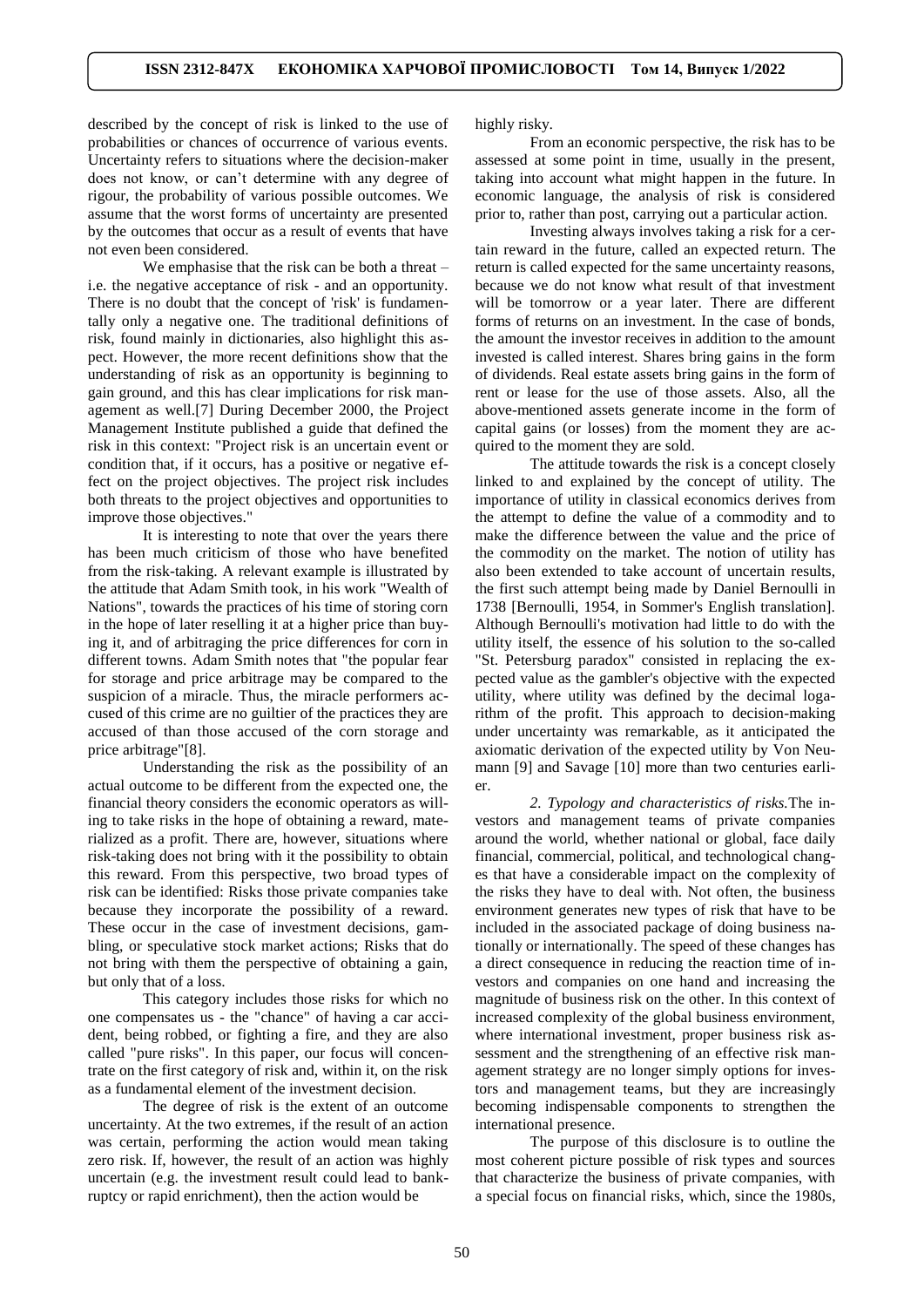have acquired a particular scope, both in terms of diversity of forms in which they appear, the magnitude of the effects they cause, and the policies and techniques used to manage these risks.

The need for an integrated approach, within an interconnected framework, to the risks associated with international business is also emphasised, allowing to shape an optimal management of these risks, both in the corporate context and concerning foreign portfolio investments.

The literature dealing with the typology of risk is characterised by confusion about the terms of risk, risk source and risk exposure. Thus, the concept of risk is used in relation to unanticipated variations or downside risk of variables such as turnover, profit, market share, etc., but it is also used to define internal or external factors that influence the overall risk of the company. In the second sense, I believe that "risk" actually refers to a source of risk - the best example is political risk, which links the variability of company performance to uncertain components of the operating environment or environments. To make a clear distinction between these two uses of the term risk, Miller (1992) uses the term "risk" to refer exclusively to the volatility of a company's performance variables that makes it impossible to forecast them, a use that is like dispersion or standard deviation in the financial theory. To define the sources of risk, Miller prefers the term uncertainty, as it is used both in strategic management and in organizational theory to describe the poor predictive ability of organizational and environmental variables that influence the corporate performance, as well as the existence of limited or poorly relevant information about these variables. In this respect, uncertainty about organisational and environmental variables reduces the predictability of the corporate performance, and consequently it increases the risk. Throughout the paper, we

will use the term of risk both as a term of performance variability at the company level and as an uncertainty associated with internal and external variables of the company, but always keeping in the background the risksource differentiation.

Another fundamental distinction is between risk and exposure to risk. These concepts are not interchangeable, the relationship between them is that if there is a source of risk, it does not necessarily generate an exposure to risk, whereas the exposure to risk cannot be present without the source of risk. The exposure to risk arises through the negative effects that the source of risk could have upon the value of the company's assets and liabilities and their market value, which eventually reflects in the modification of the wealth of the corporation's shareholders. This distinction has considerable importance on the management of risk, as long as the companies become aware that risk management policies and techniques are actually concerned to reduce or eliminate the risk exposures, and not the risk or the source of risk itself. The attempts made in the literature to describe and quantify, where possible, the risks faced by transnational corporations in conducting international operations have usually focused on either one or another of these risks while excluding other variables that generate uncertainties for international business.

Some authors have preferred to focus on political risk [Kobrin, 1979; Simon, 1984] or currency risk [Pringle, 1993]. However, there are also authors who have attempted to present classifications of international risks, which are generally characterised by a considerable emphasis on financial risks within the risks associated with the international operations. Thus, in the article now considered a "classic" of the field, we can mention (Table 1).

Table 1

| <b>Categories</b>      | <b>Meaning</b>                                                                                                                                                                                                                                                                                                                                                                                                                                                                                                                                                                                                                                                                                        |
|------------------------|-------------------------------------------------------------------------------------------------------------------------------------------------------------------------------------------------------------------------------------------------------------------------------------------------------------------------------------------------------------------------------------------------------------------------------------------------------------------------------------------------------------------------------------------------------------------------------------------------------------------------------------------------------------------------------------------------------|
| I. Macroeconomic risks | are beyond the company's ability to influence and are specific to each country, or are re-<br>gional, some of them are global; they include such events as wars and national disasters,<br>but also exogenous changes in the market forces (changes in exchange rates, labour costs,<br>commodity prices).                                                                                                                                                                                                                                                                                                                                                                                            |
| II. Policy risks       | are generated by uncertainty over future actions of governments in the companies' home or<br>host countries. They include possible changes in tax regulations, direct control of foreign<br>investment, performance requirements and anti-trust laws. The net impact of such actions<br>may be difficult to distinguish from the impact of macroeconomic forces, as these two cat-<br>egories of risks generate changes in the currency exchange rate. The distinction between<br>the two from a managerial perspective is very important, since the risks in the latter catego-<br>ry, in contrast to the risks in the first category, may be partially controllable or at least in-<br>fluenceable. |
| III. Competitive risks | are driven by uncertainties associated with the reactions of competitors to the development<br>and implementation of the company's strategy. Since monopoly or perfect market situations<br>are very rare today (if not absent), all companies will be subject to these types of risks. In<br>the context of conducting global business, however, the implications of these risks are par-<br>ticularly complex, as the competitors of a given company may have reactions that take dif-<br>ferent forms and are formulated for different markets.                                                                                                                                                    |

**Categories of risks associated with international business presented by Ghoshal (1987)** [13]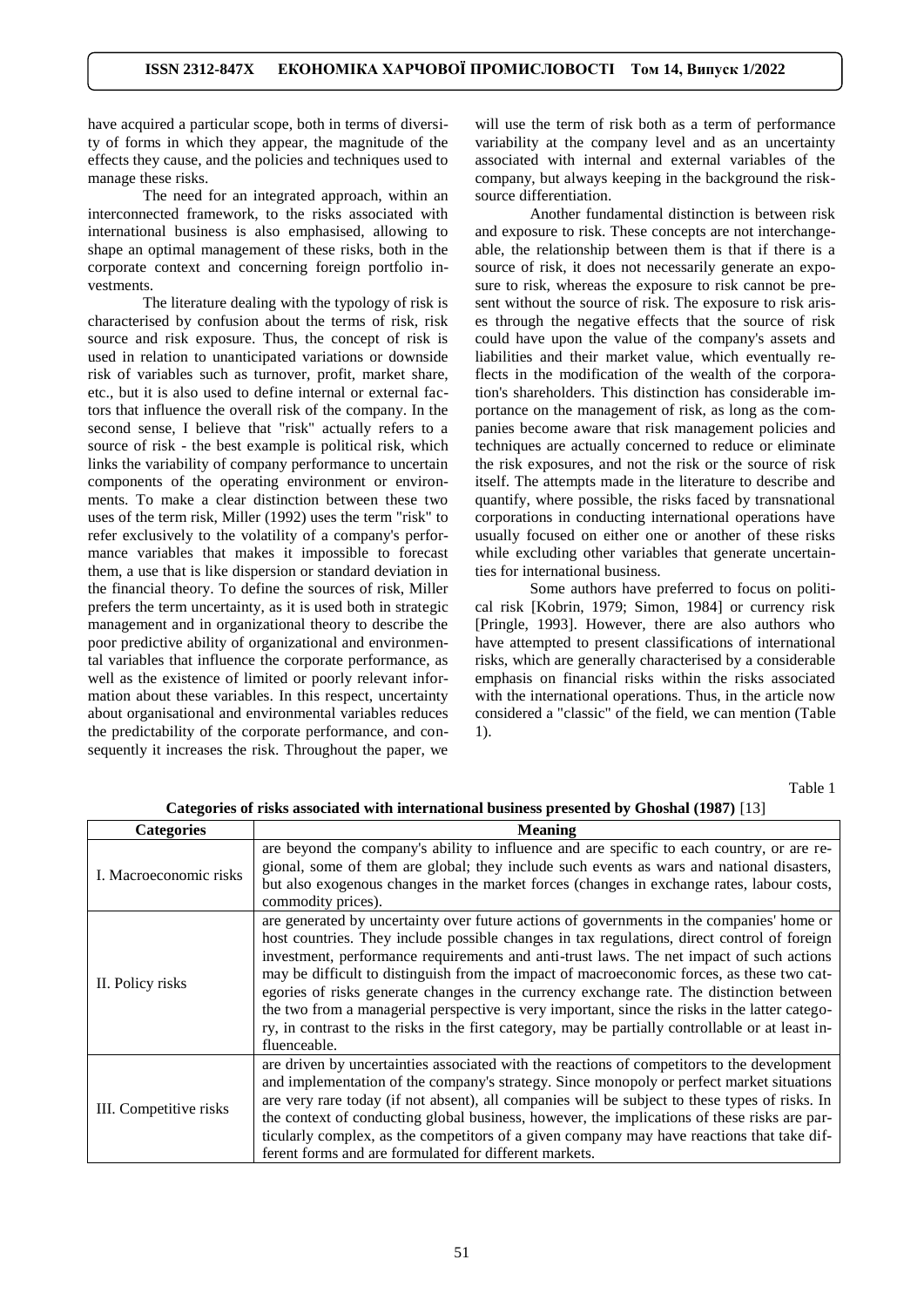They consider the risks of adopting a business strategy that requires resources that the company does not have, cannot obtain, or cannot save. One of the rarest resources of this kind is considered to be the managerial talent, but the resource risks can also be generated by the lack of appropriate technology or even capital. Regardless the risk category, it is important to note that they all differ from country to country and are also subject to change over time. This makes flexibility to be the fundamental choice of the company's overall strategy, as diversity and volatility create opportunities that need to be considered together and not separately. To illustrate this, Bartlett and Ghoshal (1995) give as an example Fiat, which in the early 1990s faced simultaneously a number of risk-generating forces and, at the same time, business opportunities: the market opening in the former communist countries in Central and Eastern Europe, the implementation (at that time) of the European Economic Community's market harmonisation programmes since 1992, the rapid expansion of Japanese car manufacturers and the resource constraints of the parent company. These factors resulted in the development of an aggressive diversification strategy for the company's global business in the early 1990s, in order to benefit from the new opportunities. The implications, if only for investment in new manufacturing facilities and sourcing strategy, are impressive: buying a majority stake in a Spanish plant - a growing market with cheap labour offering access to the future EU market, concluding a licensing arrangement with companies in the former Soviet Union to provide the necessary support in modernising the car industry, and considering Poland as a potential regional source for labour-intensive components. It is clear that Fiat, like any other company, cannot pursue these strategic options isolatedly, as to optimise one of them could compromise the company's ability to implement the others; the most appropriate approach therefore is the one of real flexibility, achievable by maintaining the viability of each opportunity without compromising the others.

Another important observation in this context is that some risks are specific to all companies, while others are characteristic only to companies engaged in valueadding activities located abroad, and some are specific to a particular company. Dancing (1993) considers that the most important risk associated with foreign operations concerns the uncertainty of the future value of foreign or domestic currencies on international markets, while other risks, while present, are less important. These risks include political risks, risks associated with access to resources, and cultural risks (e.g., related to attitudes toward work and authority, honouring the contracts, etc.) On the other hand, Kogut [1985, apud Dunning, 1993] recognizes that the flexibility of a geographically globally diversified corporation can give an advantage over competitors engaged in production in only a few countries. The effect of the risks on the transnationalisation of a company's value-adding activities depends primarily on the types of the considered risk, but also on the attitude of the company's key decision-makers towards risk-taking. For example, the risks associated with the imperfections of international markets taken by the company to achieve

savings at the central coordination level of all activities can act as an incentive to invest abroad, and not as a barrier. On the other hand, foreign operations, and especially foreign direct investment, carry new risks (e.g. the possibility of expropriation of the company's assets in a host country).

Any increase of these risks, or even a change in the company's perception of these risks' extent, may encourage a company to prefer to operate in a foreign market by setting up joint ventures or various forms of collaborative alliances, allowing them to share risks, especially the financial risks. In the same context of the impact of international risks on the overall risk of the company, Sullivan (1999) proposes to classify the risks into two categories: non-country risks and country risks.

Risks in the first category include the possible losses that a company may experience due to changes in markets, competitors' actions or managers' errors, and are classified by Sullivan as follows: business risk is the probability that the company will go out of business through bankruptcy within a certain period of time; commercial risk is the probability that, due to insolvency or the strategy of its customers, the company will not recover its accumulated receivables; financial risk is seen in terms of the probability that the company will not be able to repay its debt service - principal and interest – on due terms; market risk refers to situations caused by a reduction in the prices of the final products sold by the company, without being accompanied by an increase in the volume of sold products, and; currency risk refers to the negative effects of exchange rate fluctuations on the company's business. On the other hand, country risks refer to the additional dangers an investor or company faces in a particular foreign host country. Sullivan sees the country risks in three dimensions: political risk, macroeconomic risk, and social risk. The political risk covers possible losses of a company because of the existence of a particular political environment in the host country or as a result of potential changes in the political environment, and it takes four forms: forced disinvestment, unfavourable regulations, interference in the operations of foreign companies and political instability. Thus, any action taken by or associated with host country governments that potentially affects the operations of a foreign company in that country is seen by Sullivan as a source of political risk. By analogy with the market risk, Sullivan includes in macroeconomic risk such phenomena as the lack of growth in the host country, low levels of local savings, poor infrastructure and low labour availability. The final category of the country risk is the social risk, which includes social factors beyond government control that can endanger the foreign firms and lead to losses.

In addition to the currency risk, Eaker, Fabozzi and Grant [11] identify two other major categories of risk that global company's operations are subject to: economic risk and political risk. The economic risk, while not entirely specific to international business, would represent, in the view of the three, the materialization of the link between the evolution of the company's business and the evolution of the economy in general, similar to a systematic risk as defined by Sharpe in the single index model.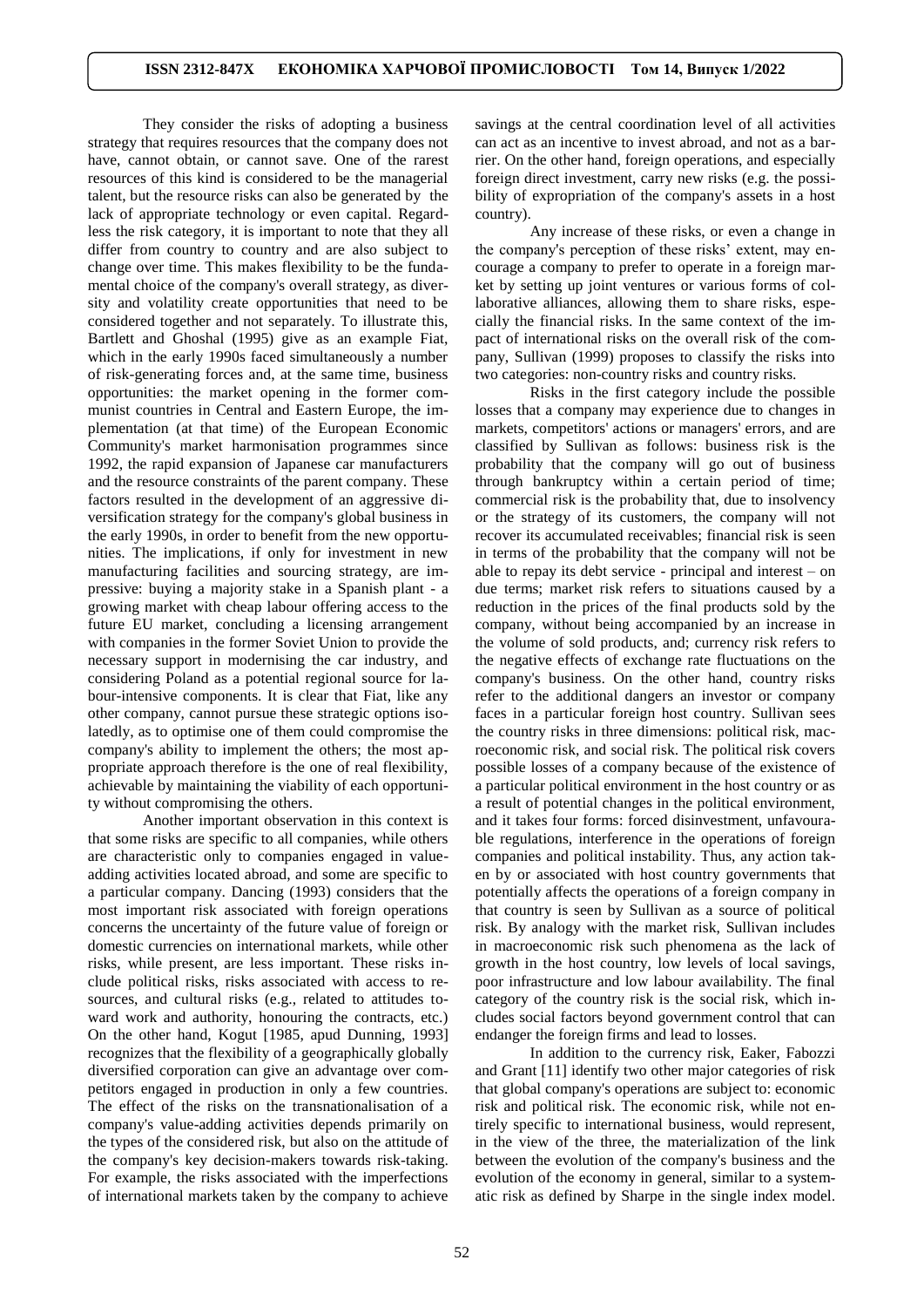Thus, the authors distinguish between "strictly national economic risk", to which companies operating in a single country are subject, such a company tends to prosper when its country's economy is on an upward trend and vice versa, and "foreign economic risk", which influences the operations of the global companies. However, even the national companies are affected by the foreign economic risk, as long as it is difficult to identify a company that is immune to the influence of international economic factors, especially to exchange rate fluctuations. The authors therefore refer to the direct foreign economic risk, when considering the operations of companies acting in a global framework, and to the indirect foreign economic risk, when referring to "purely" domestic companies. Also, like other authors, Eaker, Fabozzi and Grant consider that the term "foreign economic risk" can be replaced by the term "foreign economic opportunities", specifically to suggest the wider range of business opportunities that are available to global, as opposed to domestic, firms.

The political risk, on the other hand, is seen as a set of political actions and events that influence the value of a company's investments in a foreign country. These events can be disastrous - such as the civil wars - but also ordinary - such as more subtle actions like restrictions on the foreign exchange market access of some companies caused by the economic problems in the foreign country. Between these extremes lies the expropriation or nationalisation of all companies in a given economic sector, or

the expropriation of all companies owned by foreign companies and citizens. Each country has a different political risk profile and represents a unique source of political risk, which companies must assess and manage if they are interested in carrying out operations abroad [Eaker, Fabozzi, Grant,1996]. For Hibbert (1997), the risks to which a company's international business is subject can be divided into two classes: political risk and economic risk. The political risk is considered by Hibbert to be the most important of all types of risk because it affects the long-term viability of investments and assets that are located abroad. The political risk arises because of actions taken by the host country governments, often depending on the political orientation and stability of the political regime in those countries [12].

Although the domestic companies are not completely immune to the action of these risk factors, the governments' actions primarily affect the operations of foreign companies.

Hibbert believes that it is time for the company to consider the economic risk after the political risk has been analysed. Interestingly, Hibbert, while listing the economic risk as a distinct risk, only provides the tools by which it can be managed, without providing a definition of this risk. Consequently, we could include in the category of economic risks such events as: the risk of dependence on a single product, the risk of commitment of resources, currency risk, environmental risk.



The explanation for this superficial approach to economic risk lies in the over-emphasis on political risk as a risk specific to global operations. In support to this conclusion a study by Deringer and Wang (1997) can be cited, who find that the political risk analysis has been in serious decline since the late 1980s, when many companies abandoned their political risk assessment departments and the use of political risks analysis, the assessment services declined significantly.

Several factors have reduced the importance that the managers give to a political risk, namely: the inherent difficulties in an accurate determination of the political risk of investing in a particular country, the reduced perception of novelty associated with foreign operations and, not the least, the difference between the user's expectation of political risk determination and the actual results achieved. A classification of the business risk sources faced by the private companies has been made by Heywood and Martin (2000). On the one hand, it is easy to see that these risks are specific not only to global companies but to any company and, on the other hand, that the sources of these risks and their impact on the company's business are very different from case to case.

Lessard (1996) chooses to present different kinds of risk that a company faces when investing abroad such as: world market price risk; country macroeconomic and political risk; country-level price risk; institutional regulatory risk; industry-level risk; project/commercial risk. According to the author of this risk classification, mostly the risks differ in magnitude, and less in form,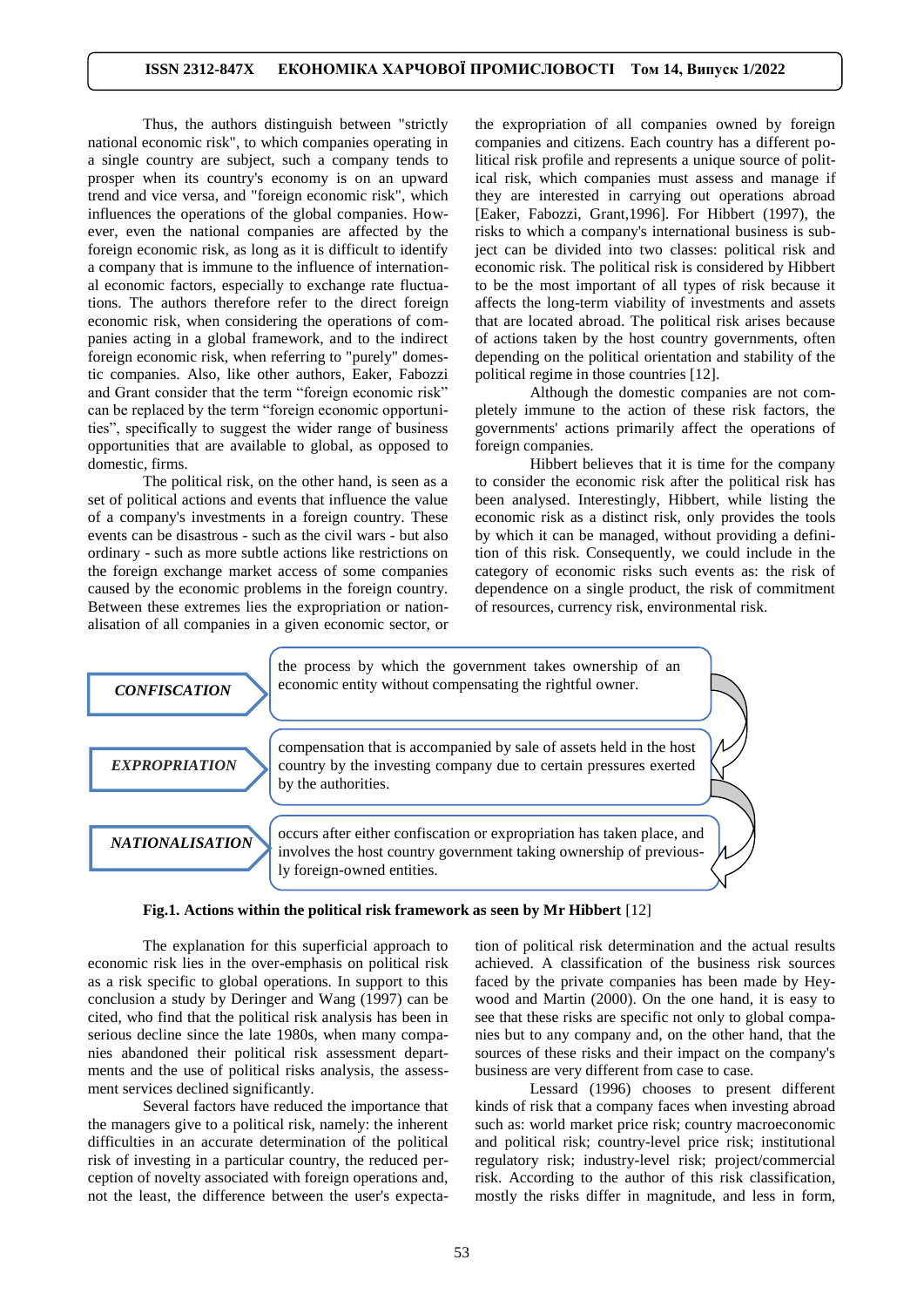from market-specific risks in the transnational's country of origin. Thus, Lessard considers that the only type of risk associated exclusively with the international projects is the so-called "transfer risk", related to the commercial and financial transfers that take place between the transnational components. However, the author admits that the dynamics of these risks are different from those of purely national risks. Thus, the institutional regulatory risk associated with a foreign investment is different from the risk associated with a domestic investment not only because of the differences between institutions in the two markets, but also because of the different treatment to a foreign company in a host market, which is often very different from that of a domestic company.

**Conclusions and prospects of the further investigations.** The globalisation of the financial sector, initially structured around the commercial sector, has exceeded in scale and tempo all expectations of theorists and practitioners. The effect of globalisation can be seen in terms of increased investment opportunities, which are no longer restricted to national capital markets. At the same time, there has been an intensified international competition for investment opportunities, which has led to an explosive growth in international financial flows, especially in the last 30 years.

The development of international investments could not have been possible without progress in risk assessment and risk management. Although studying the behaviour of economic operators under an uncertain environment is not new to the human condition and evolution, a series of recent events have boosted the interest for the risk management field.

The risks faced by today's business managers and investors are often extremely complex. Running successful international operations requires a detailed understanding of the risks and the ways they can affect the value of the firm or the returns on financial investments. Understanding these risks and the tools available to managers and investors to effectively handle them, requires an integrated rather than an isolationist approach. The integrated approach is present at an intuitive level in the case of foreign portfolio investments, with the portfolio effect achieved through the risk diversification at its core, but it is a new element for the foreign direct investments and transnational corporations. It calls for a radical change in the view of risk management, from a relatively passive, risk-accepting approach to a proactive approach based on the consistent selection of risks considered acceptable, while at the same time, managing those categories of risk considered by corporate management to be too dangerous is borne consciously.

Thus, the risk factors that influence the investment performance are often quite dangerously wide-ranging for the investor interested in foreign markets, both in terms of their range, the variety of their forms, the impact they have, and the policies and techniques used to manage the exposures to these risk factors.

In the context of the complexity of the issues addressed related to global risks and threats to companies, we aim to meet the current demands of global economies that managers of private companies are facing. The scientific interest is to clarify the possibility of submitting rational arguments on the predictions of managerial decisions in the conditions of risk and threats, the theoretical approach undertaken being intended to provide an important scientific exercise.

The further research direction is to give managers a picture of the current state of the companies. The topic is highlighted by the fact that risks are an objective reality of the contemporary world, characterized by an increasingly fierce struggle for financial results.

This hypothesis comes from the indisputable reality that shows that the globalization of business, especially in current economic and financial crisis, from the perspective of its causes and consequences, determines profound changes in the future companies. Reasoned decisions are needed in further research to find appropriate solutions to adapt optimally to these changes. Fundamental decisions will be implemented for the best solution towards an optimal change.

#### **References**

1. Peter L. Bernstein (1996). *Against the Gods: The Remarkable History of Risk*. John Wiley & Sons.

2. Wordsworth Editions, Ltd. (1994). *The Wordsworth Concise English Dictionary, Wordsworth Reference* .

3. Downes, J., & Elliot, J. (1998). *Goodman, Dictionary of Finance and Investment Terms* (5th ed.). Barron`s, New York.

4. Markowitz, H. (1972). Portfolio Selection. *The Journal of Finance*, VII(1), 80.

5. Begg, D., Fischer, S., & Dornbusch, R. (1994). *The only certainties are death and taxes* (4th ed., Ser. Economics). McGraw-Hill BookCompany.

6. Knight, F. (1921). *Risk, Uncertainty, and Profit*. Houghton Mifflin.

7. Project Management Institute. (2001). *Guide to the Project Management Body of Knowledge* (2000th ed.). [doi: 10.1177/875697280103200310](https://doi.org/10.1177/875697280103200310)

8. Smith , A. (1994). *The Wealth of Nations*. Random House, The Modern Library.

9. Von Neumann, J., & Morgenstern, O. (1944). *Theory of Games and Economic Behavior*. Princeton University Press.

10. Savage, L. (1954). *Foundations of Statistics*. John Wiley and Sons.

11. Frank, J. (1996). *Capital markets: institutions and instruments* (2nd ed.). Upper Saddle River, N.J. Prentice Hall.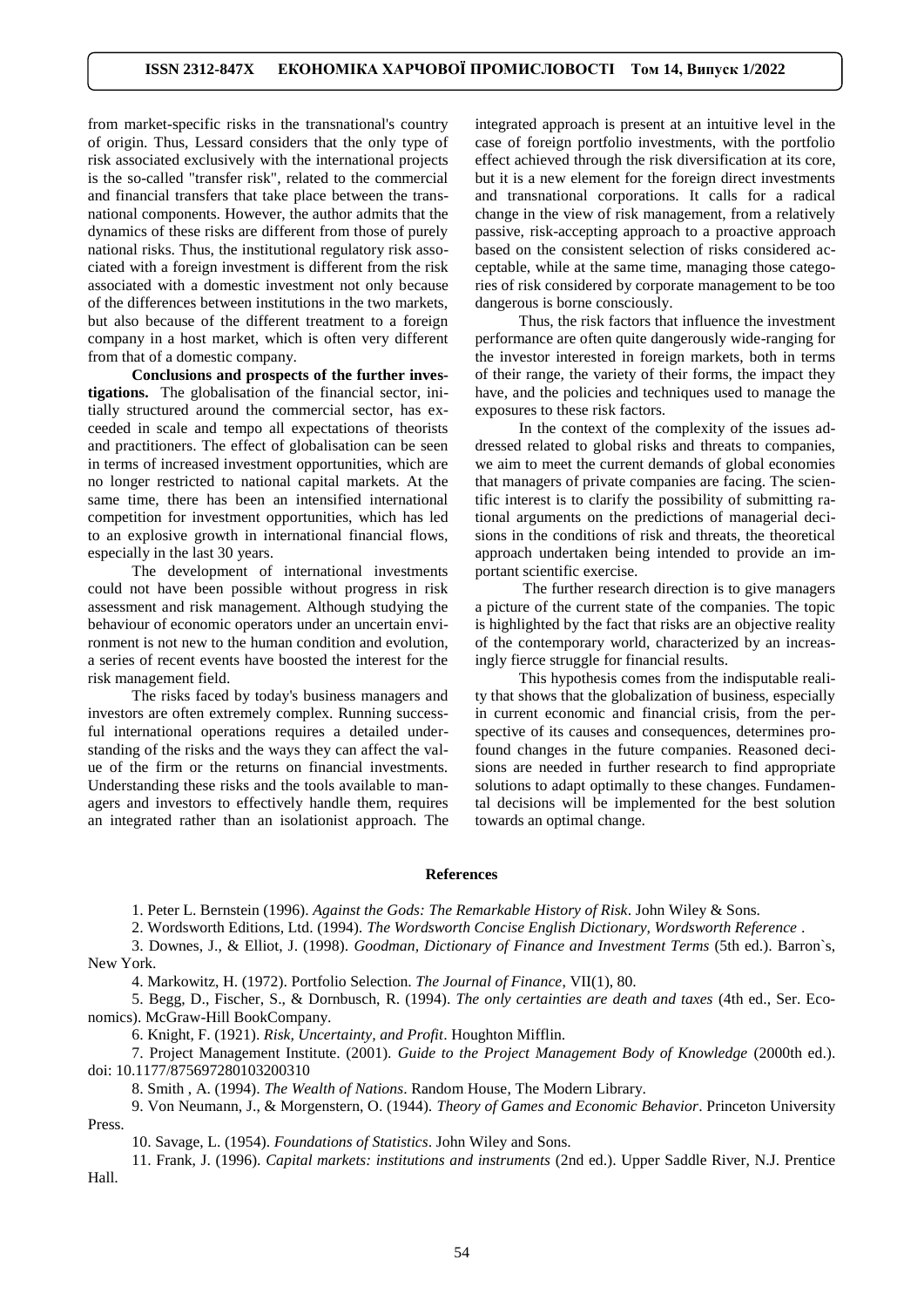# **ISSN 2312-847X ЕКОНОМІКА ХАРЧОВОЇ ПРОМИСЛОВОСТІ Том 14, Випуск 1/2022**

12. Edgar, P. (1997). *Hibbert International Business Strategy and .* MACMILLAN PRESS LTD, Houndmills, Basingstoke, Hampshire RG 21 6XS and London.

13. Kogut, B. (1985). Review of *Designing Global Strategies: Comparative and Competitive Value-Added Chains*. *Sloan Management Review*. 26.4: 15.

> Received 1 February 2022 Approved 15 February 2022 Available in Internet 28.04.22

## **Філімон О.**

докторaнт економічних наук докторантура економіки та екології Університет політичних та економічних досліджень "К. Стере" вул. Штефан Великий і Святий 200, м. Кишинів, 2004 E-mail: [oleg.filimon@gmail.com](mailto:oleg.filimon@gmail.com) ORCID ID: 0000-0002-5171-2986

# **РИЗИКИ ПРИ ПРИЙНЯТТІ РІШЕНЬ – НЕВИЗНАЧЕННОСТІ, ВИДИ ТА ХАРАКТЕРИСТИКИ**

Процес прийняття рішень відображає не тільки послідовні підходи до рішень, прийнятих всередині компанії, але є основним напрямком виявлення, розвитку, впровадження та оцінки економічних процесів. Вживані важелі, що використовується для розробки стратегічного управління результативністю, означає заходи щодо зниження ризику в процесі прийняття рішень, що відображає ймовірність виникнення несприятливих елементів із негативними наслідками для рішення. Іншими словами, на процес прийняття рішень впливають події чи явища, які діють на бізнес сучасних компаній, будучи виразом недосягнення бажаного виграшу чи збитку в економічних операціях.

Для прийняття рішення необхідно враховувати ризик подій, які можуть мати несприятливі наслідки для пропонованих цілей, намагаючись уникнути ризиків або, по можливості, мінімізувати, перевести його на інший етап реалізації.

У цій статті представлено поняття ризиків як поняття, їх типології та характеристики, з точки зору можливих фінансово-економічних рішень у контексті діяльності компанії, а також наслідків, які можуть виникнути.

Ринкова економіка Республіки Молдова супроводжується небезпечною нестабільністю та управлінською невизначеністю як на підприємствах з державним капіталом, так і на підприємствах з приватним або змішаним капіталом. Поглинання та застосування нових методів управління є необхідною складовою перезапуску інвестиційного процесу та, відповідно, реструктуризації, необхідної для успіху часу.

У реальній практиці, як правило, керівник приватної компанії, не володіючи достатньою кількістю даних, про деякі досить значні аспекти деяких факторів ризику, приймає рішення з відстроченим ефектом.

У дослідженні, проведеному багатофакторним аналізом наслідків впливу соціальноекономічної еволюції на управління ризиками, науково аргументовано шляхи їх вирішення шляхом виділення відповідної політики розвитку сучасних компаній.

**Ключові слова:** прийняття рішень, рішення, управління ризиками, ризик, соціальноекономічна система, теорія, концепція, невизначеність

### **Література**

1. Peter L. Bernstein (1996). *Against the Gods: The Remarkable History of Risk*. John Wiley & Sons.

2. Wordsworth Editions, Ltd. (1994). *The Wordsworth Concise English Dictionary, Wordsworth Reference* .

3. Downes, J., & Elliot, J. (1998). *Goodman, Dictionary of Finance and Investment Terms* (5th ed.). Barron`s, New York.

4. Markowitz, H. (1972). Portfolio Selection. *The Journal of Finance*, VII(1), 80.

5. Begg, D., Fischer, S., & Dornbusch, R. (1994). *The only certainties are death and taxes* (4th ed., Ser. Economics). McGraw-Hill BookCompany.

6. Knight, F. (1921). *Risk, Uncertainty, and Profit*. Houghton Mifflin.

7. Project Management Institute. (2001). *Guide to the Project Management Body of Knowledge* (2000th ed.). [doi: 10.1177/875697280103200310](https://doi.org/10.1177/875697280103200310)